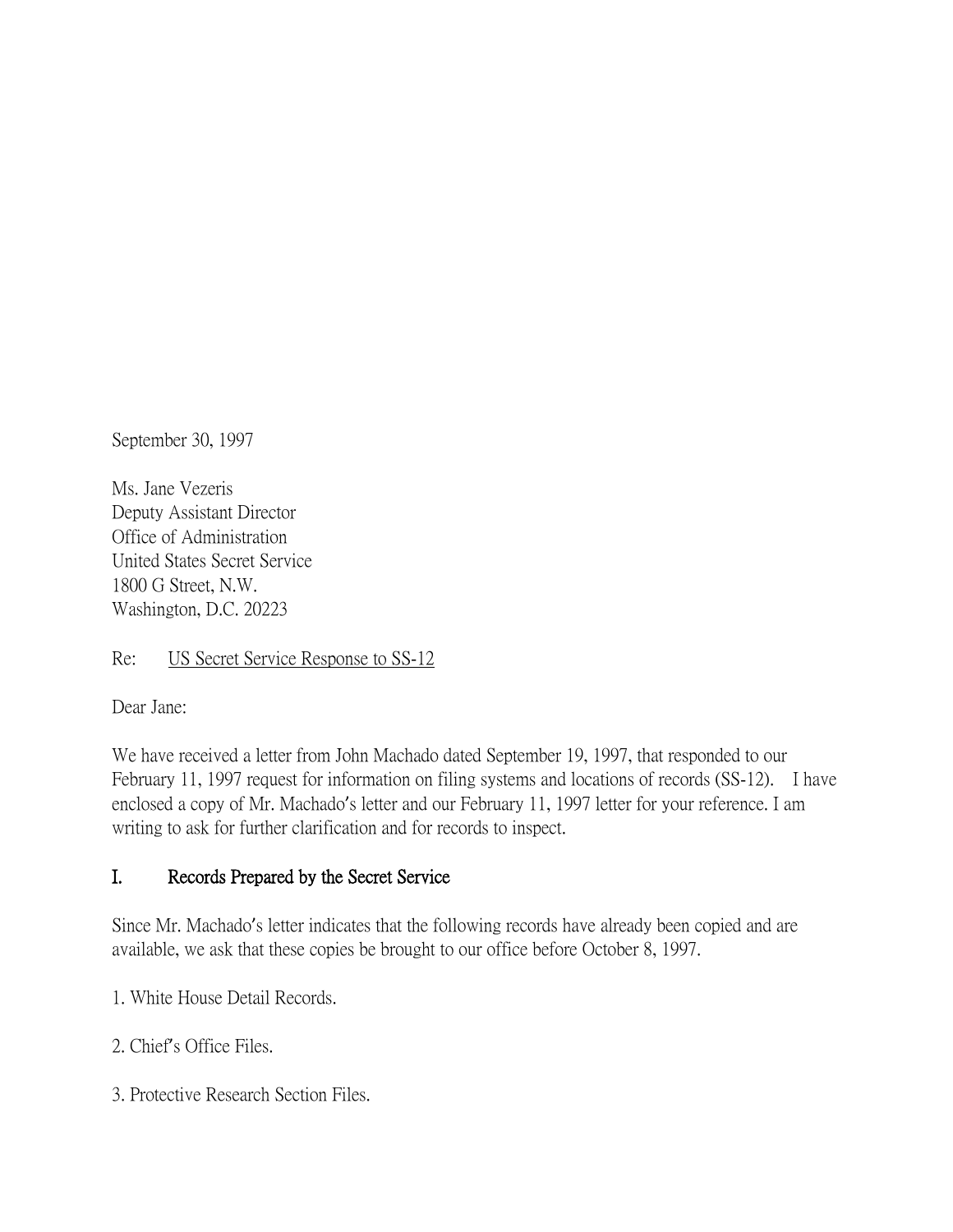4. Informant Files.

5. Files of the Chief Inspector and Field Office Inspectors.

6. Vice Presidential Detail.

## II. Clarification of Records and Follow up Request

In addition, we ask that you provide the following information and materials:

(A) An explanation of the "Daily Report" for the White House Detail. Is this Form 1587? What information does it include? Do these forms exist for the November-December 1963 period? Please provide the "Loose Documents (Correspondence)" at Centre Pointe listed under the "Description" of White House Detail Records on Attachment B.

(B) The names and Social Security Numbers of secretaries, clerks, and administrative assistants who worked in Chief Rowley's office in November, 1963.

(C)The current location of actual informant files that were active in 1963.

(D) Please examine your investigative files and provide a description of any records for the 1963-1964 period that reflect the Service's investigative interest in the assassination of President Kennedy.

(E)The names and Social Security Numbers of secretaries, clerks, and administrative assistants who worked for Inspector Thomas Kelley, the Chief Inspector, and other Field Office Inspectors in 1963 and 1964.

(F) A description of your holdings of protective surveys for Vice President, then President Lyndon Johnson in the January 1963 through February 1964 period.

Finally, we note that the Secret Service issued an internal message directing certain offices to search for records. Mr. Machado's letter states: "Through the issuance of an official message, we requested that certain offices conduct a search for any records management files from the 1963-1965 period." Please provide a copy of this official message along with copies of the responses.

Thank you for your assistance.

Sincerely yours,